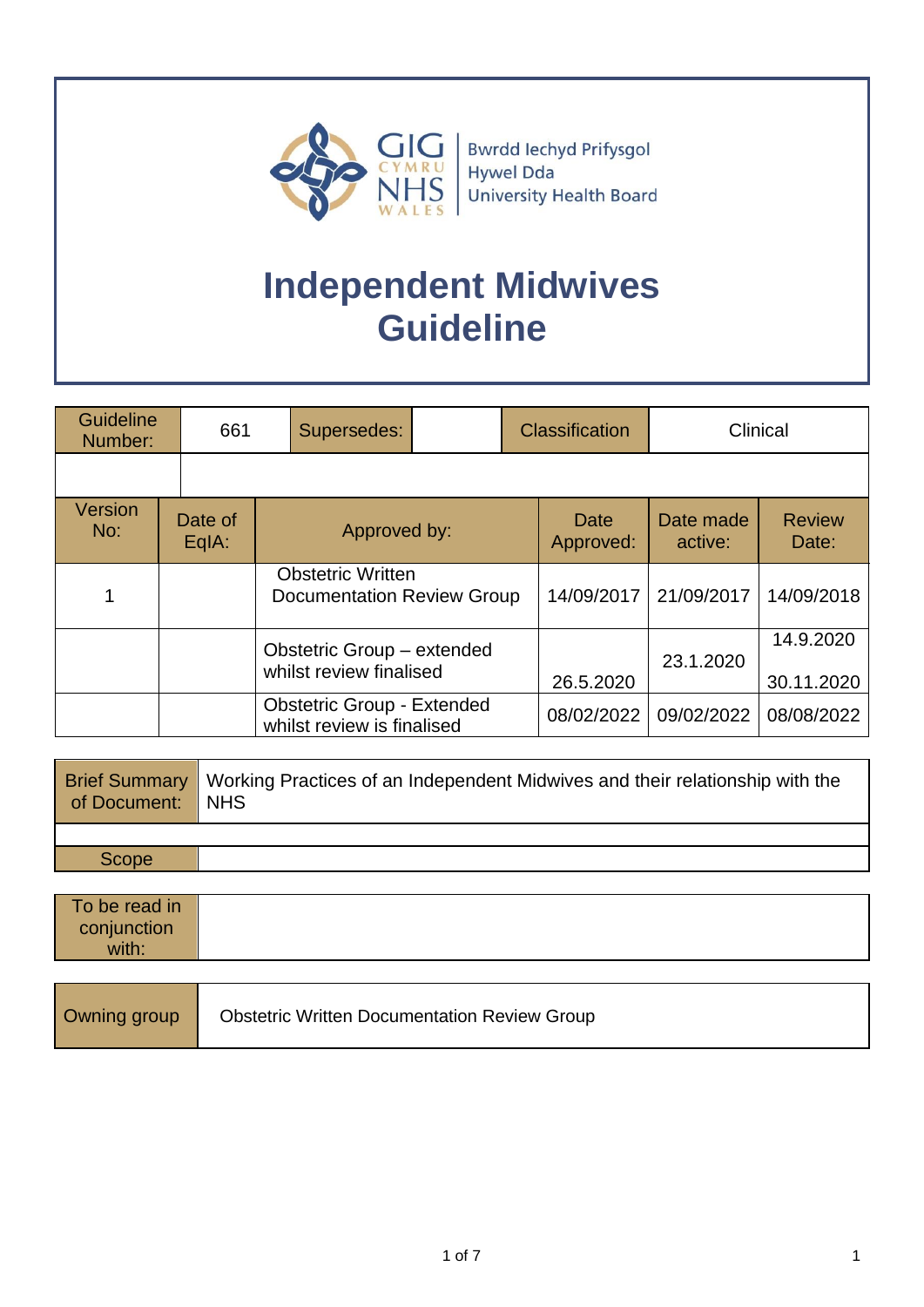| <b>Reviews and updates</b> |                        |                   |  |  |  |
|----------------------------|------------------------|-------------------|--|--|--|
| Version<br>no:             | Summary of Amendments: | Date<br>Approved: |  |  |  |
|                            | <b>New Guideline</b>   | 14.9.2017         |  |  |  |
|                            |                        |                   |  |  |  |

#### Glossary of terms

| Term | Definition |
|------|------------|
|      |            |
|      |            |
|      |            |

| Keywords WOU | Working Practices of an Independent Midwives and their relationship with the |
|--------------|------------------------------------------------------------------------------|
|              |                                                                              |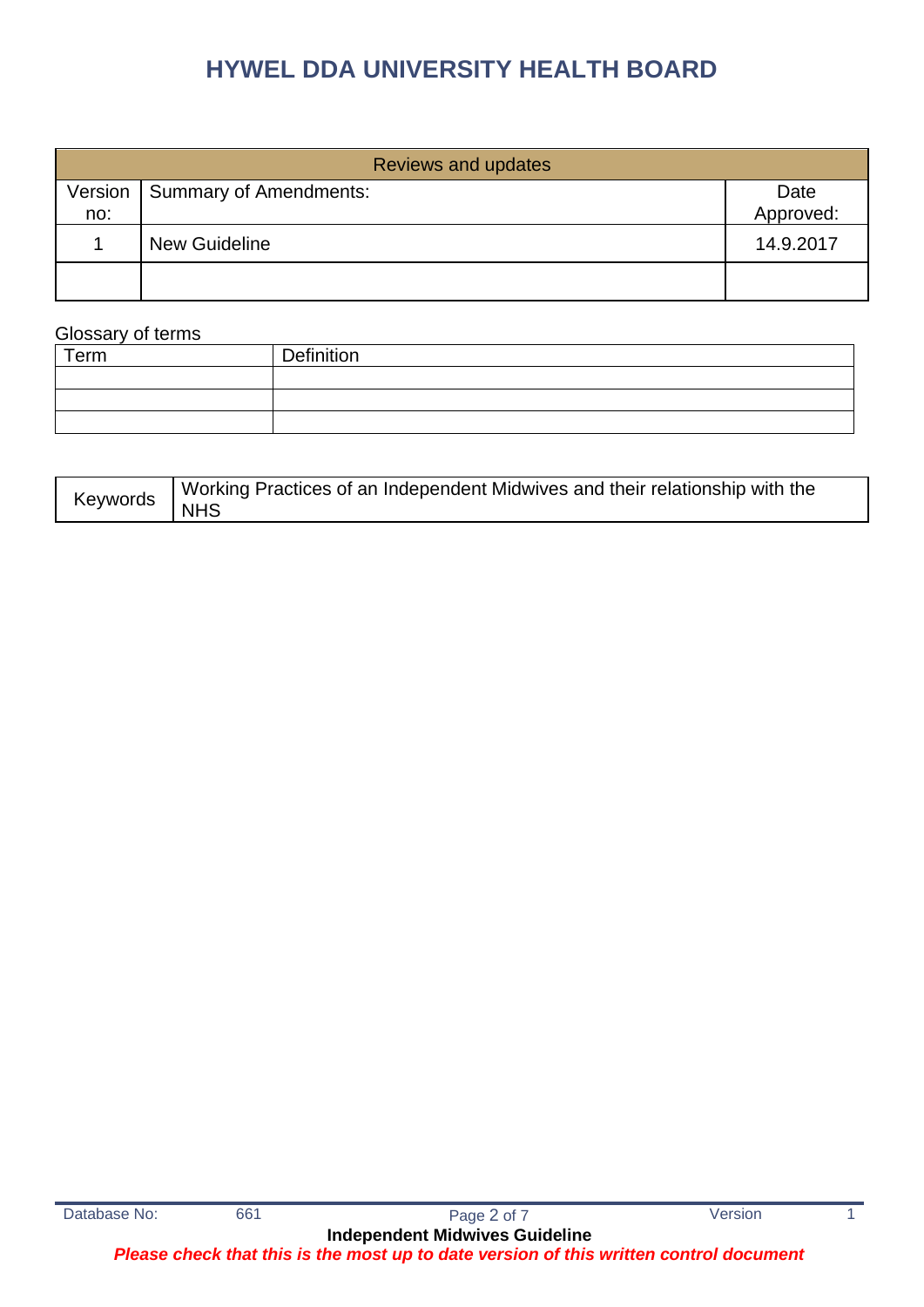### HYWEL DDA UNIVERSITY HEALTH BOARD **CONTENTS**

| 2. |  |  |  |  |  |
|----|--|--|--|--|--|
| 3. |  |  |  |  |  |
|    |  |  |  |  |  |
|    |  |  |  |  |  |
|    |  |  |  |  |  |
|    |  |  |  |  |  |
|    |  |  |  |  |  |
|    |  |  |  |  |  |
|    |  |  |  |  |  |
|    |  |  |  |  |  |
|    |  |  |  |  |  |
| 6. |  |  |  |  |  |
|    |  |  |  |  |  |

 $\overline{1}$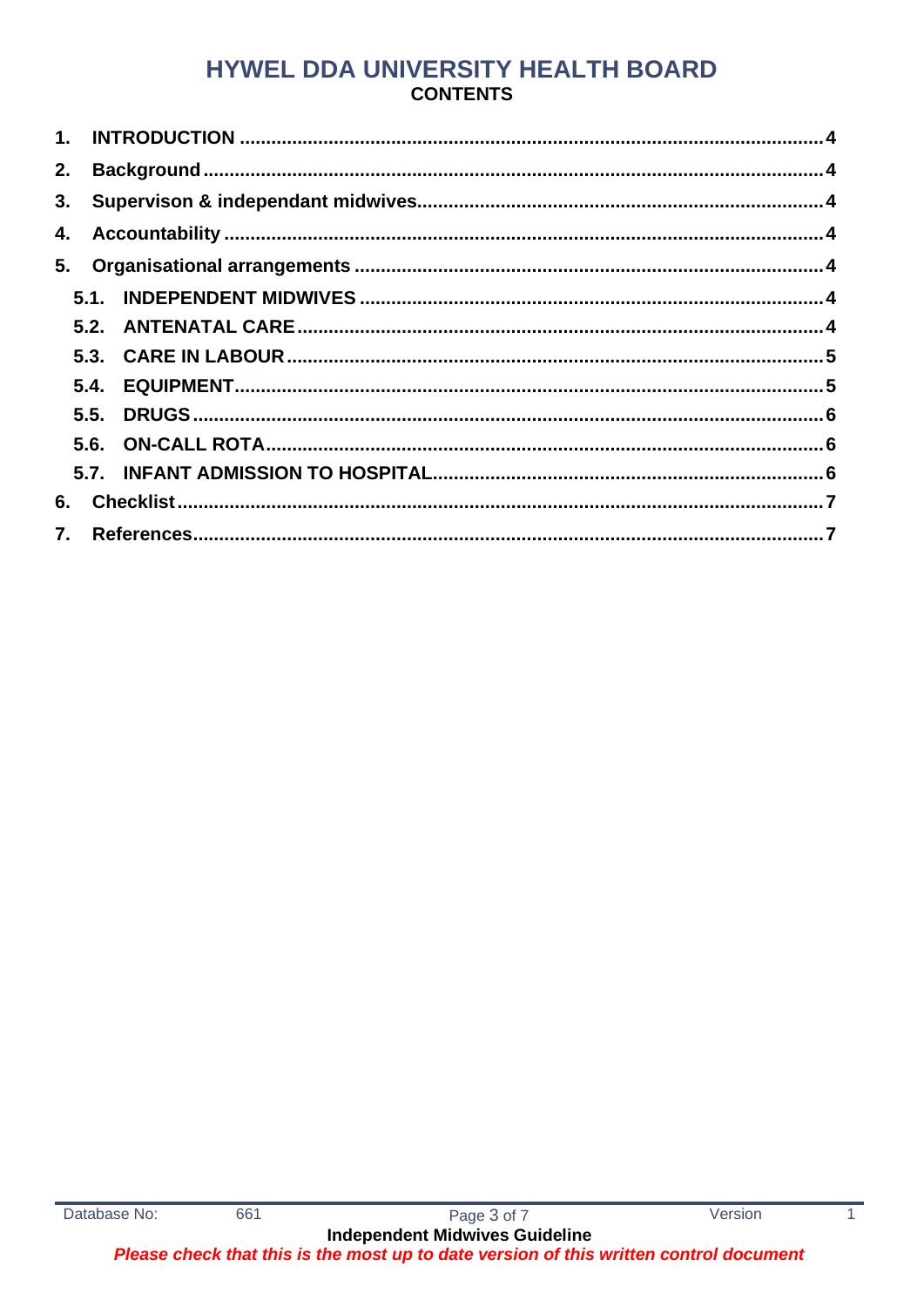### <span id="page-3-0"></span>**1. INTRODUCTION**

Independent Midwives are fully trained midwives who have chosen to work outside the NHS. They offer continuity of care on an individual basis and charge a fee for their services.

### <span id="page-3-1"></span>**2. BACKGROUND**

The Nursing & Midwifery Council (NMC) is required by the Nursing & Midwifery Order 2001 to establish and maintain a register of qualified nurses and midwives which includes independent midwives.

### <span id="page-3-2"></span>**3. SUPERVISON & INDEPENDANT MIDWIVES**

Supervision of Midwives is statutory. As professional practitioners Independent Midwives are supervised by the Local Supervising Authority (LSA) which is Healthcare Inspectorate Wales (HIW) and have a named supervisor of midwives from within the geographical area that they practice. They also have a link supervisor from within each Trust that they practice.

Independent Midwives must like all other midwives notify their intention to practice on a yearly basis to their LSA and in turn the NMC.

Guidelines for supervising midwives who work outside the NHS are currently in draft format and are available from HIW or one of the local supervisors of midwives.

### <span id="page-3-3"></span>**4. ACCOUNTABILITY**

Independent Midwives fully accept the responsibility for their own actions and their implications. They must work within the NMC Midwifery Rules & Standards 2004 and The Code 2008 and are responsible for securing their own professional indemnity insurance.

### <span id="page-3-4"></span>**5. ORGANISATIONAL ARRANGEMENTS**

### <span id="page-3-5"></span>**INDEPENDENT MIDWIVES**

- Initial contact with Trust(s) to secure local agreement, process for access to services and honorary contract where appropriate
- Trust to check with HIW (Lead Supervising Authority) of midwives notification of intention to practise as independent midwife.
- Trust to check NMC current registration on part 10 of the register of individual
- Trust to confirm with individual that he/she has a Supervisor of Midwives in place
- Confirm above with named Supervisor of Midwives
- Link with Personnel Department if honorary contract is to be issued to individual

### <span id="page-3-6"></span>**ANTENATAL CARE**

- Process agreed for link supervisor of midwives for independent midwife to access routine services for women booked in Carmarthenshire under their care i.e. blood tests and ultrasound scans
- Supervisor to liaise with relevant department to ensure they are aware of arrangements and not to accept referrals from any other source
- Test results to be posted directly to independent practitioner for interpretation and action as necessary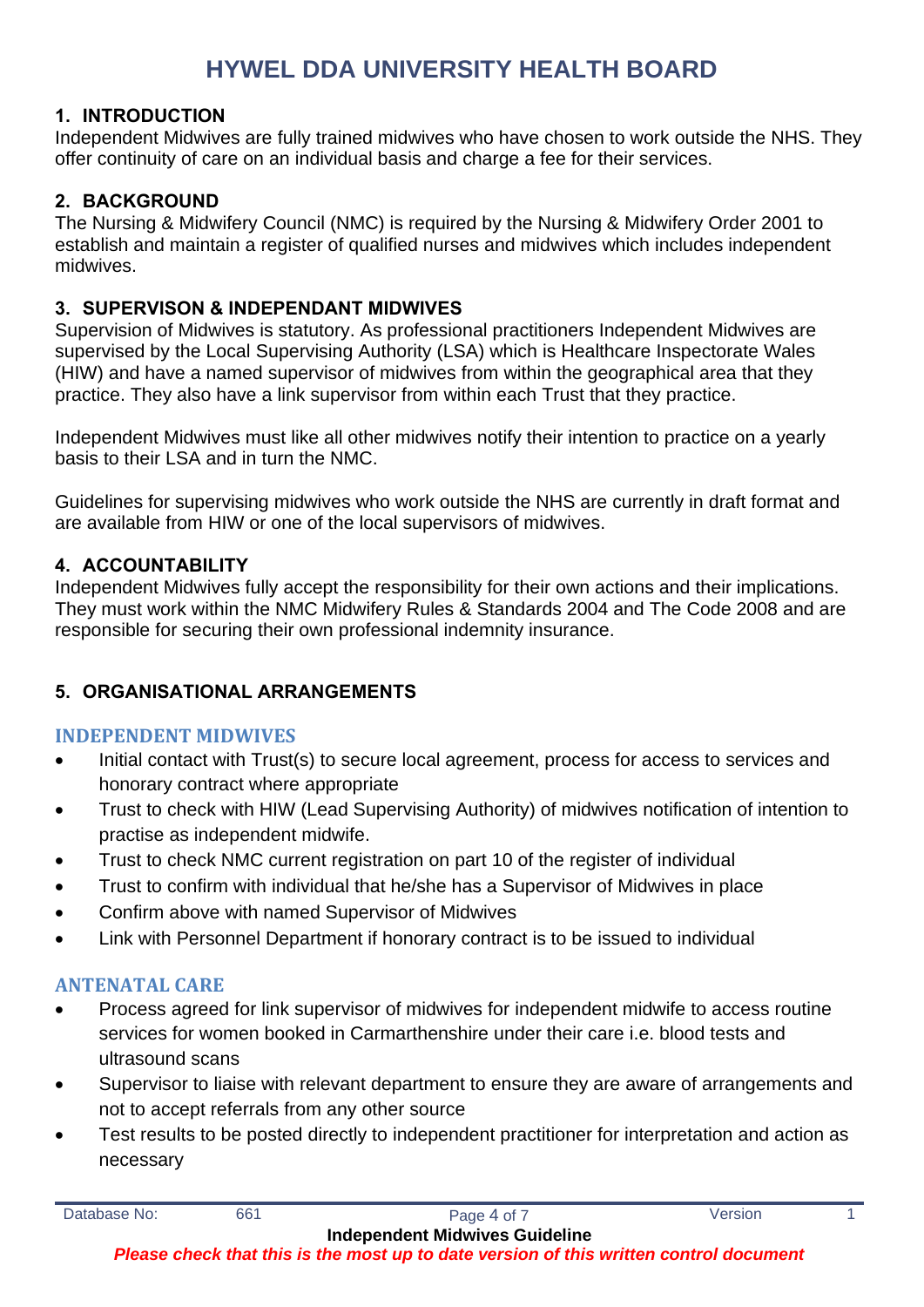- Responsibility for chasing up test results will remain with the independent midwife
- In the event of the woman requiring referral to hospital consultant or for second opinion the independent midwife will link with supervisor of midwives to make appropriate arrangements If the woman is admitted to the Health Board at any stage in the antenatal period and the independent midwife does not have an honorary contact with the Trust care will be handed over to the responsibility of the Consultant on call. Arrangements for transfer will be made through the supervisor of midwives
- In the event of the woman being unable to contact the independent midwife in an emergency or in labour the woman will call an ambulance and arrange for admission to the ward directly. She should be informed by the independent midwife of these arrangements at the outset of booking

### <span id="page-4-0"></span>**CARE IN LABOUR**

- The independent midwife will accept responsibility and make arrangements with the woman regarding choice of place of birth.
- The independent midwife should endeavour to make their own arrangements for second midwife for delivery. In the event of the independent midwife calling a second midwife for a home birth in an emergency, the team will have a duty of care to the woman to attend and will act under the Health Board policies and protocols.
- On arrival he/she will ascertain that:-
- a full set of records is made available for their perusal
- equipment provided is adequate for the birth
- If the midwife is unhappy regarding any aspect of care this will be discussed with the independent midwife and woman outlining the concerns and a Supervisor of Midwife will be contacted for advice.
- If the midwife assesses that the mother and baby are at significant risk then an ambulance will be called and the woman advised to be transferred to the hospital immediately
- Documentation of the above is essential to reflect advice, concerns and action plans together with conversation between all parties accurately recorded.
- The independent midwife and Health Board midwife should wherever possible work together to provide a safe standard of care to the woman
- Arrangements for transfer into hospital will be made through the supervisor of midwives oncall
- If the woman is transferred into hospital at any stage in the labour or post delivery and the independent midwife does not have an honorary contract the care will be handed over to the medical team who will be accountable and responsible for the remainder of the care.
- The independent midwife may remain on the Health Board premises but as the woman's birthing partner only. She cannot act as a practising midwife on Health Board premises.
- Only people who have a contract of employment with the Hywel Dda Health Board are authorised to provide care irrespective of their current registration with the NMC.

### <span id="page-4-1"></span>**EQUIPMENT**

The independent midwife is responsible for providing and checking their own equipment. The Named Supervisor will regularly check the equipment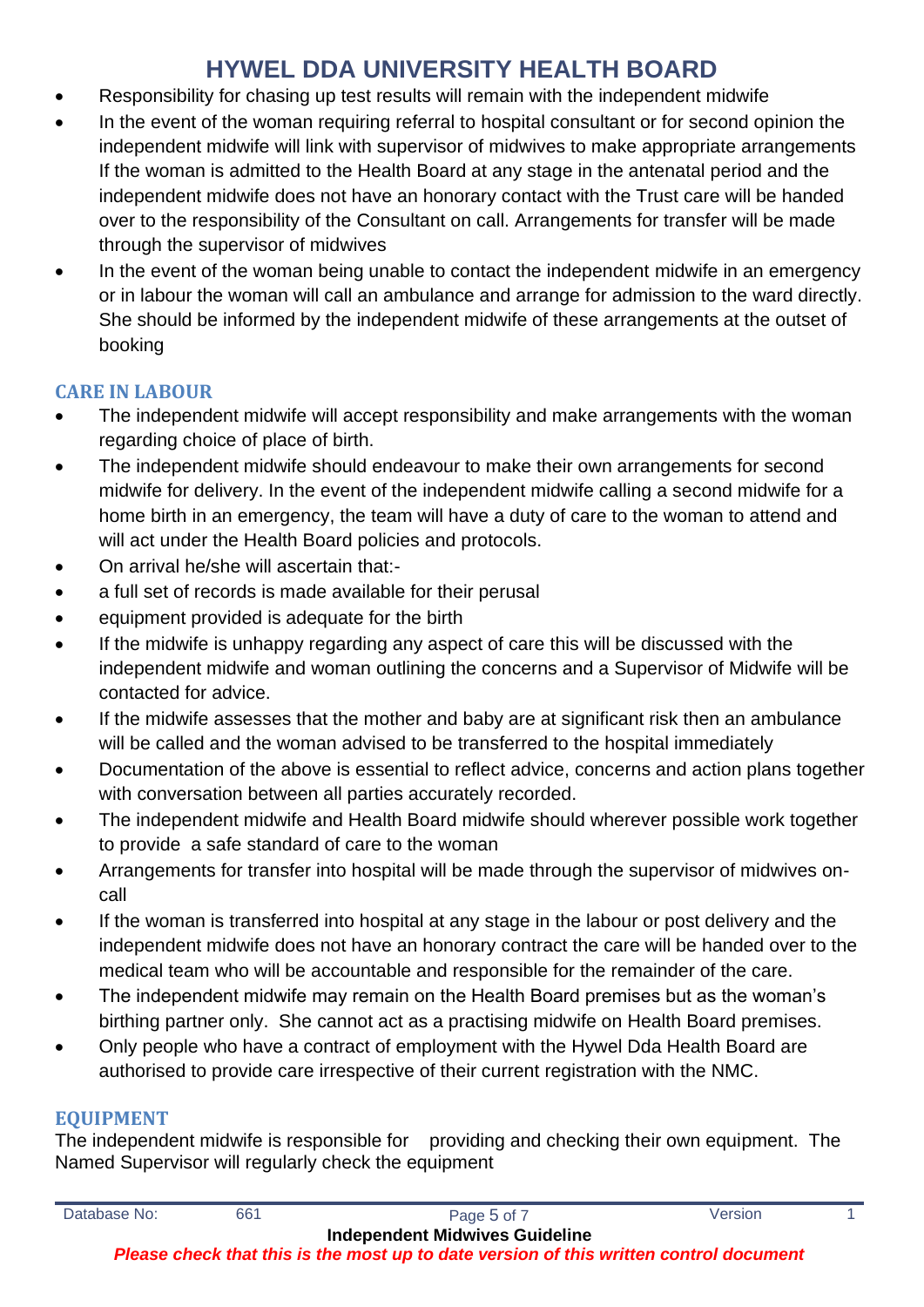#### <span id="page-5-0"></span>**DRUGS**

- The independent midwife must provide their own drugs. This is done either through the GP, by local arrangements with their local pharmacy or via their named supervisor and HIW.
- The supervisor of midwives will be satisfied with the arrangements made for the safe storage of the drugs.

### <span id="page-5-1"></span>**ON-CALL ROTA**

**The 24 hour on call supervisor rota will be available to the independent midwife on a need to know basis. As a current practice these are available on Dinefwr/Labour Ward at all times.**

#### <span id="page-5-2"></span>**INFANT ADMISSION TO HOSPITAL**

**In the event of the infant requiring admission to Special Care Baby Unit or needing to be seen by a Paediatrician, this must be arranged via the G.P. Supervisor of Midwives or via the ambulance in an emergency situation.**